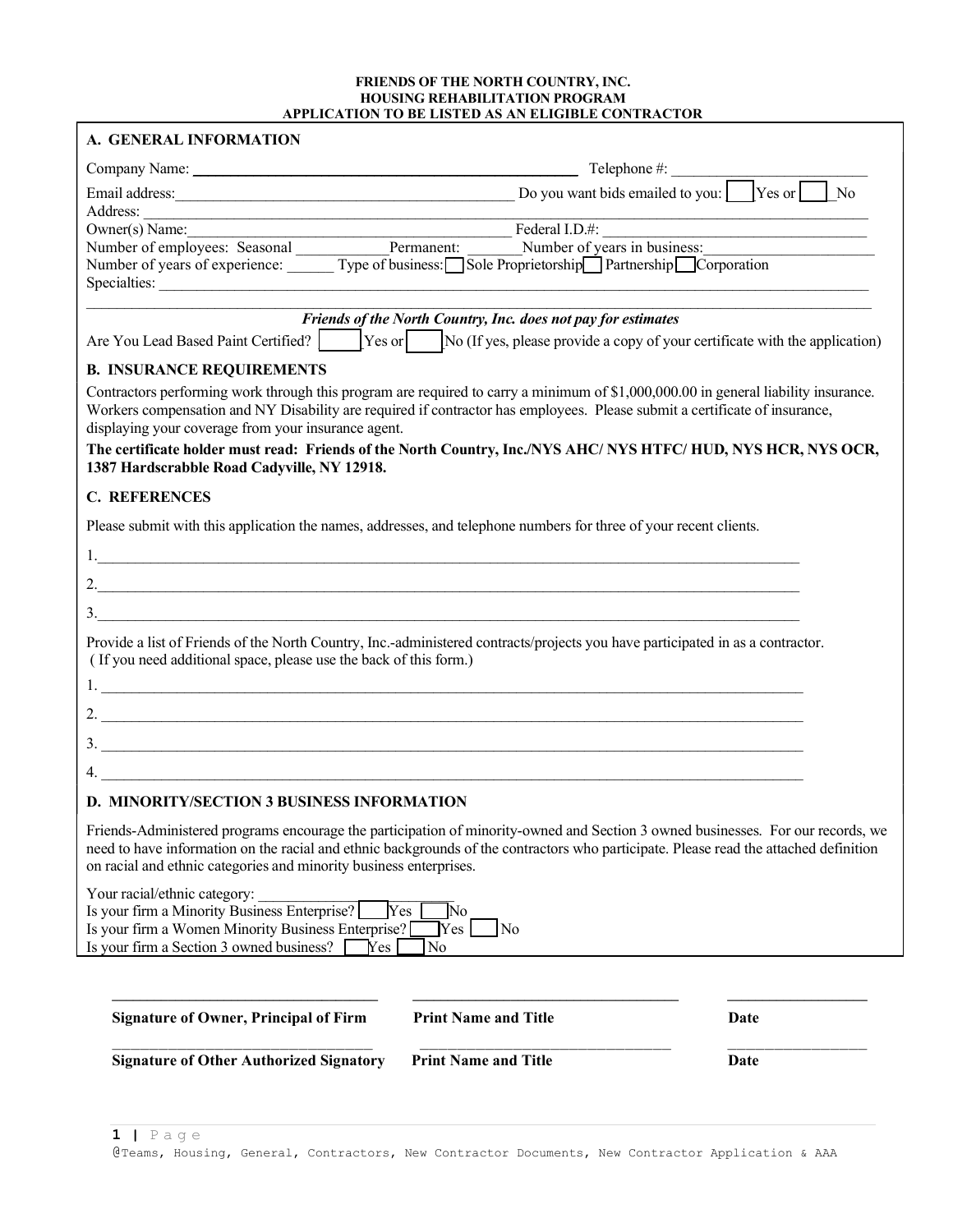### DEFINITIONS

### A. RACIAL AND ETHNIC CATEGORIES The following are officially recognized racial and ethnic categories:

|   | WHITE -- A person having origins in any of the original people of Europe, North Africa,<br>or the Middle East.                                                                                                                                                            |
|---|---------------------------------------------------------------------------------------------------------------------------------------------------------------------------------------------------------------------------------------------------------------------------|
| 2 | BLACK -- A person having origins in any of the black racial groups or Africa.                                                                                                                                                                                             |
| 3 | AMERICAN INDIAN OR ALASKAN NATIVES -- A person having origins in any of the<br>original people of North America, and who maintains cultural identification through tribal<br>affiliation of community recognition.                                                        |
| 4 | HISPANIC -- A person of Mexican, Puerto Rican, Cuban, Central or South American or<br>other Spanish culture or origin, regardless of race.                                                                                                                                |
| 5 | ASIAN OR PACIFIC ISLANDER -- A person having origins in any of the original people<br>of the Far East, Southeast Asia, the Indian subcontinent, or the Pacific Island. This area<br>includes, for example, China, India, Japan, Korea, the Philippine Islands, and Samoa. |

### B. MINORITY BUSINESS ENTERPRISE

Several definitions of Minority Business Enterprise, not inconsistent with each other, are as follows:

|   | "Minority Business Enterprise" means a business enterprise that is owned or controlled by<br>one or more socially or economically disadvantaged persons. Such disadvantage may arise<br>from cultural, racial, chronic economic circumstances or background or other similar<br>cause. Such persons include, but are not limited to, Negroes, Puerto Ricans, Spanish-<br>speaking Americans, American Indians, Eskimos, and Aleuts.               |
|---|---------------------------------------------------------------------------------------------------------------------------------------------------------------------------------------------------------------------------------------------------------------------------------------------------------------------------------------------------------------------------------------------------------------------------------------------------|
| 2 | "Minority Business Enterprise" means a business entity at least 50% of which is owned by<br>minority group members or, in case of publicly owned businesses, at least 51% of the stock<br>of which is owned by minority group members. For the purpose of this definition,<br>minority group members shall include Negro/Black, Spanish-speaking American persons,<br>American-Oriental, American Indians, American-Eskimos, and American Aleuts. |
|   | It is generally required that management and daily business operations are controlled by<br>one or more minority group persons.                                                                                                                                                                                                                                                                                                                   |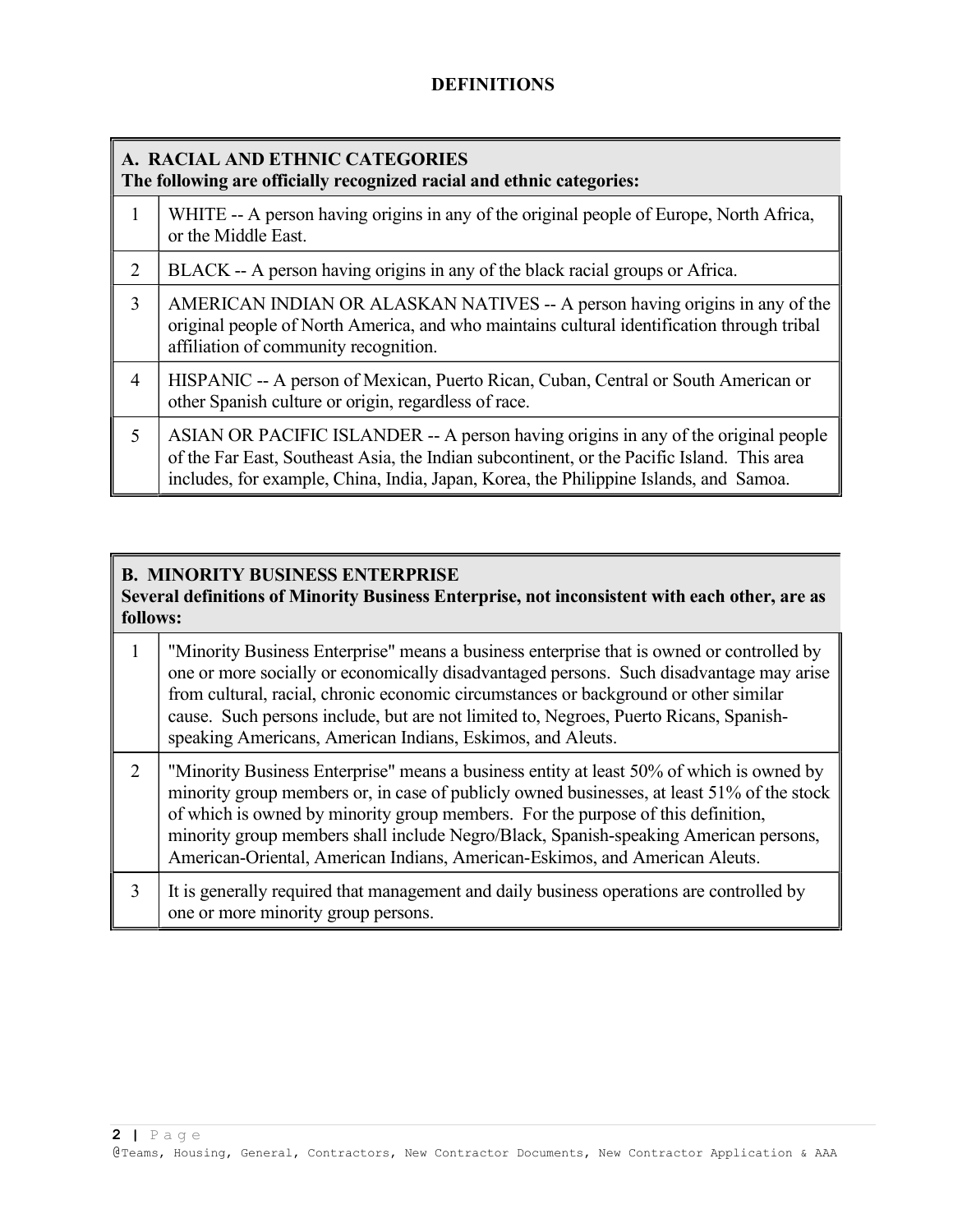# EXHIBIT 1

## AFFIRMATIVE ACTION AGREEMENT

This Affirmative Action Agreement ("Agreement") is entered into as of the day of , by and between ("Contractor") whose place of business is  $("Contractor")$  whose place of business is and Friends of the North Country, Inc. ("Grantee") a not-for-profit, private corporation located at 1387 Hardscrabble Rd, Cadyville, NY 12918.

## WITNESSETH:

 WHEREAS, the Grantee has contracted with the NYS Affordable Housing Corporation, NYS Homes and Community Renewal, or other publicly funded program (the "Corporation") to accept a grant under the various Programs available.

 WHEREAS, Grantee has contracted with Contractor to construct, rehabilitate or improve housing project ("Project") located in the Clinton, Essex, and/or Franklin Counties, New York; and

 WHEREAS, the Project is to be financed in part through the grant provided by the Corporation, and the Corporation requires as a condition of its grant that the Contractor agree to the provisions set forth herein to ensure that no individual is discriminated against on the basis of race, national origin, sex or creed;

NOW, THEREFORE, the parties agree as follows:

### A. Affirmative Action Goals

The Contractor shall ensure equal employment opportunity for all individuals and shall incorporate this requirement in its subcontracts under the Project unless specifically exempted therefrom in writing by the Corporation. If the Corporation deems it appropriate, in its sole discretion, the Grantee shall engage an affirmative action officer acceptable to the Corporation to monitor compliance with the Corporation's requirements under this Agreement by the Contractor and all subcontractors and furnish the Corporation with such reports as the Corporation requires to verify compliance.

### B. Equal Employment Opportunity

The Contractor shall make every effort to achieve the goals set forth in the attached Exhibit A. If the Contractor fails to achieve these goals, the Contractor must demonstrate affirmative action efforts under the Project at least as extensive as the following:

1. Ensure and maintain a working environment free of harassment, intimidation, and coercion at all sites and in all facilities at which the Contractor's employees are assigned to work under the Program. The Contractor shall specifically ensure that all foremen, superintendents, and other on-site supervisory personnel are aware of and carry out the Contractor's obligation to maintain such a working environment with specific attention to minorities and women working at such sites or in such facilities.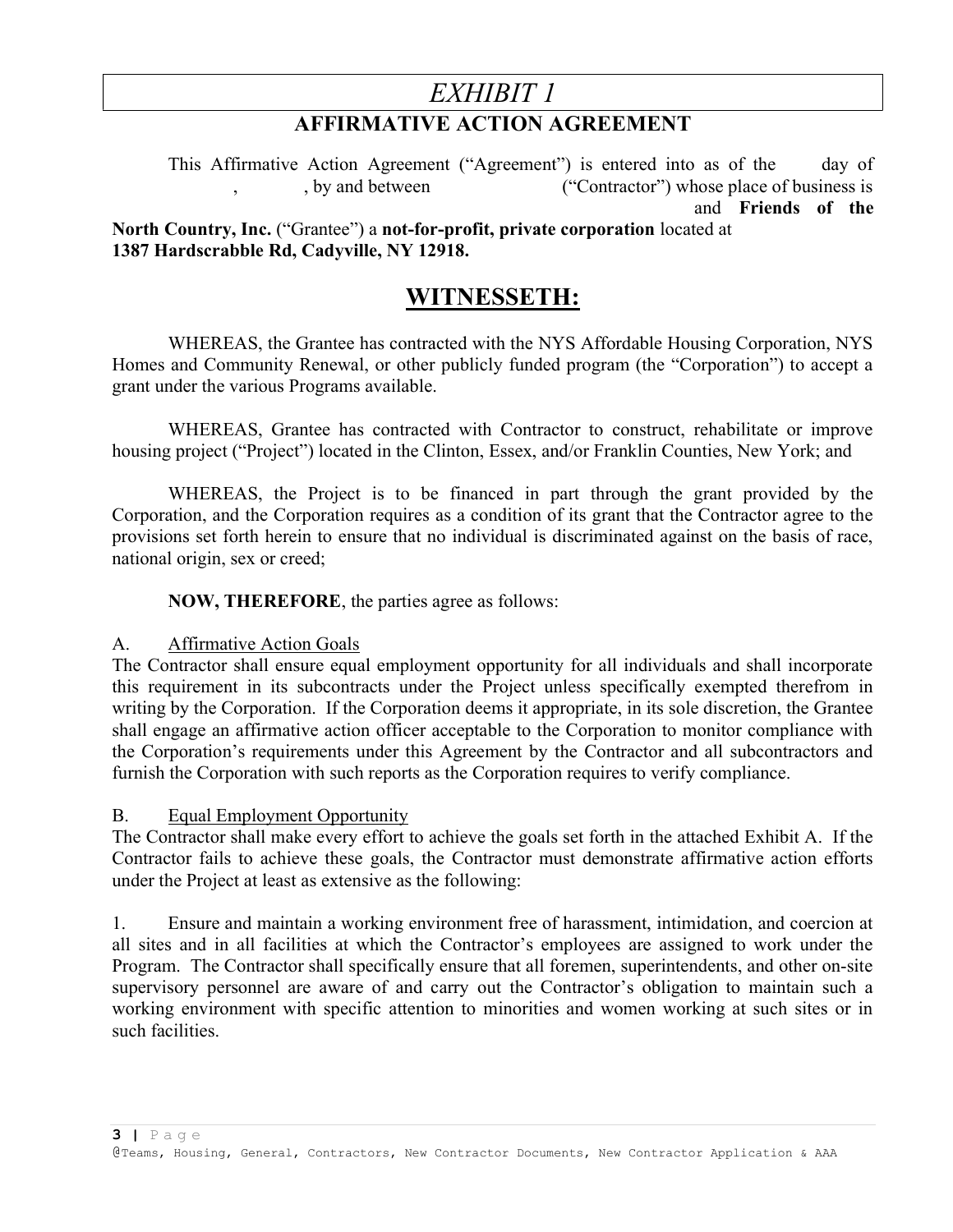2. Establish and maintain a current list of recruitment sources for minorities and women, provide written notification to these sources when the Contractor or its unions has employment opportunities available, and maintain a record of each organization's response.

3. Maintain a current file of the names, addresses, and telephone numbers of each off-the-street application from minorities or women and referrals from a union for a recruitment source for minorities or women and of the action taken with respect to each individual.

4. Disseminate the Contractor's nondiscrimination policy relating to the Project by providing notice of it to unions and training programs and requesting their cooperation in assisting the Contractor in meeting its equal employment opportunities obligations, by including it in such company publications as refer to the Project, by including it in any advertising including but not limited to any notices of available jobs, and by informing other contractors and subcontractors of it.

5. Review at least annually the Contractor's nondiscrimination policy and affirmative action obligations under this Agreement with all employees having any responsibility for hiring, assignment, layoff, termination or other employment decisions, including specific review of these items with on-site supervisory personnel such as superintendents and general foremen before the initiation of construction work at any job site. A written record shall be made and maintained identifying the time and place of these meetings, persons attending, subject matter discussed, and disposition of the subject matter.

6. Direct its recruitment efforts, both oral and written, to community organizations representing the interests of minorities and/or women, to schools with minority students, and to recruitment and training organizations serving the Contractor's recruitment area and employment needs for this Project. Not later than one month prior to the date for acceptance of applications for apprenticeship or other training by any recruitment source, the Contractor shall send written notification to organizations such as the above, describing the openings, screening procedures, and test to be used in the selection process.

7. Encourage present minority and women employees to recruit others similarly situated and, where reasonable, provide after-school, summer, and vacation employment to minority and women students both on the site and in other areas of the Contractor's work force.

8. Validate all tests and other selection requirements.

9. Conduct, at least annually, an inventory and evaluation of all minority and women personnel for promotional opportunities under this Project and encourage these employees to seek or to prepare for, through appropriate apprenticeship training, such opportunities.

10. Ensure that seniority practices, job classifications, work assignments, and other personnel practices do not have a discriminatory effect by continually monitoring all personnel and employment related activities to ensure that the nondiscrimination policy and the Contractor's obligations under this Agreement are being carried out.

11. Conduct a review, at least annually, of all supervisors' adherence to and performance pursuant to this Agreement.

 $4$  | Page

@Teams, Housing, General, Contractors, New Contractor Documents, New Contractor Application & AAA